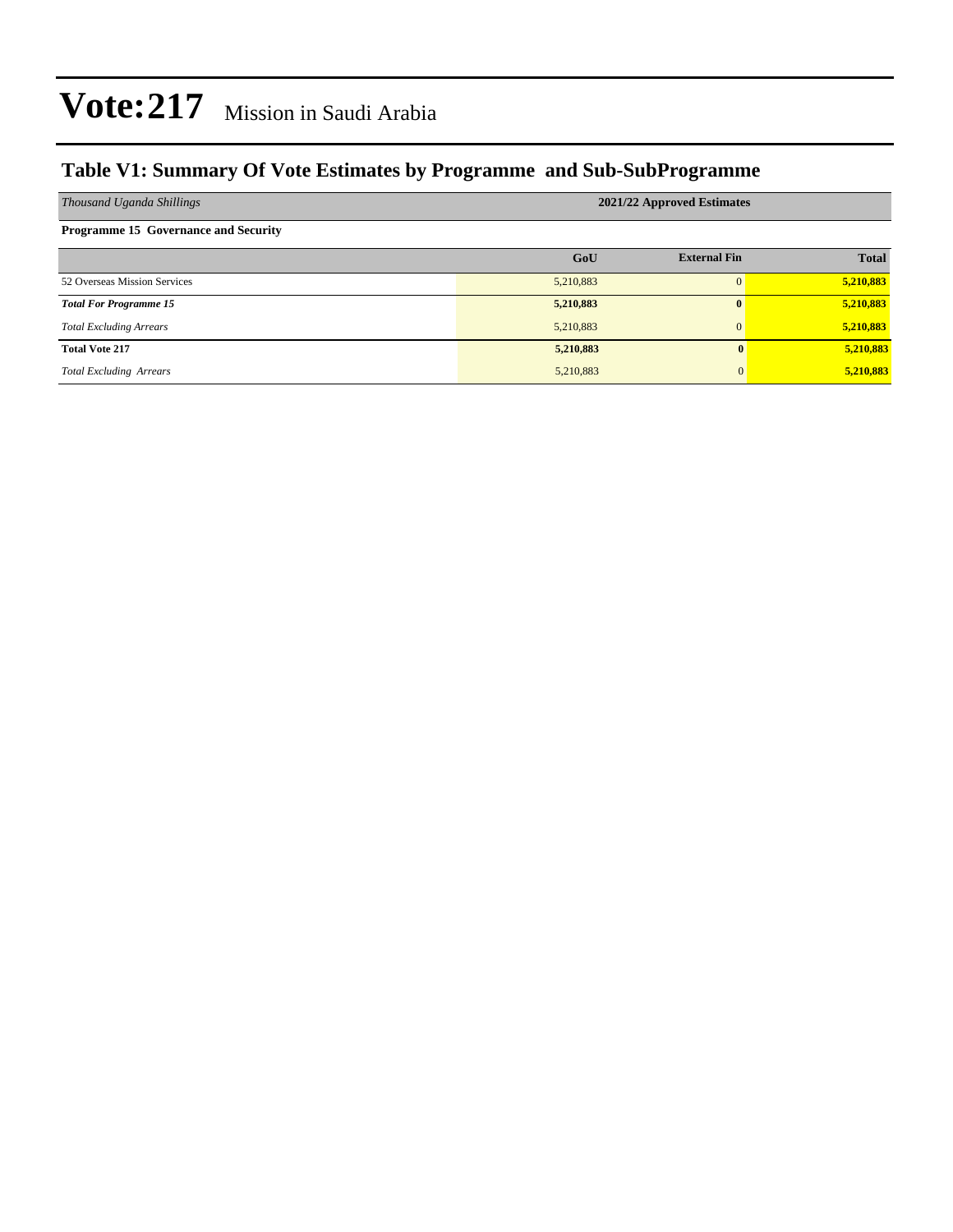#### **Table V2: Summary Of Vote Estimates by Sub-SubProgramme,Department and Project**

| Thousand Uganda Shillings                                               |             | 2020/21 Approved Budget |                |              | 2021/22 Approved Estimates |                     |              |  |
|-------------------------------------------------------------------------|-------------|-------------------------|----------------|--------------|----------------------------|---------------------|--------------|--|
| <b>Sub-SubProgramme 52 Overseas Mission Services</b>                    |             |                         |                |              |                            |                     |              |  |
| <b>Recurrent Budget Estimates</b>                                       | <b>Wage</b> | <b>Non-Wage</b>         | <b>AIA</b>     | <b>Total</b> | <b>Wage</b>                | Non-Wage            | <b>Total</b> |  |
| 01 Headquarters Riyadh                                                  | 718,856     | 3,428,228               | $\mathbf{0}$   | 4,147,083    | 782,656                    | 4,428,228           | 5,210,883    |  |
| <b>Total Recurrent Budget Estimates for Sub-</b><br><b>SubProgramme</b> | 718,856     | 3,428,228               | $\bf{0}$       | 4,147,083    | 782,656                    | 4,428,228           | 5,210,883    |  |
|                                                                         | GoU         | <b>External Fin</b>     | <b>AIA</b>     | <b>Total</b> | GoU                        | <b>External Fin</b> | <b>Total</b> |  |
| <b>Total For Sub-SubProgramme 52</b>                                    | 4,147,083   | $\bf{0}$                | $\bf{0}$       | 4,147,083    | 5,210,883                  | $\bf{0}$            | 5,210,883    |  |
| <b>Total Excluding Arrears</b>                                          | 4,147,083   | $\mathbf{0}$            | $\overline{0}$ | 4,147,083    | 5,210,883                  | $\overline{0}$      | 5,210,883    |  |
| <b>Total Vote 217</b>                                                   | 4,147,083   | $\bf{0}$                | $\bf{0}$       | 4,147,083    | 5,210,883                  | $\mathbf{0}$        | 5,210,883    |  |
| <b>Total Excluding Arrears</b>                                          | 4.147.083   | $\overline{0}$          | $\overline{0}$ | 4,147,083    | 5,210,883                  | $\mathbf{0}$        | 5,210,883    |  |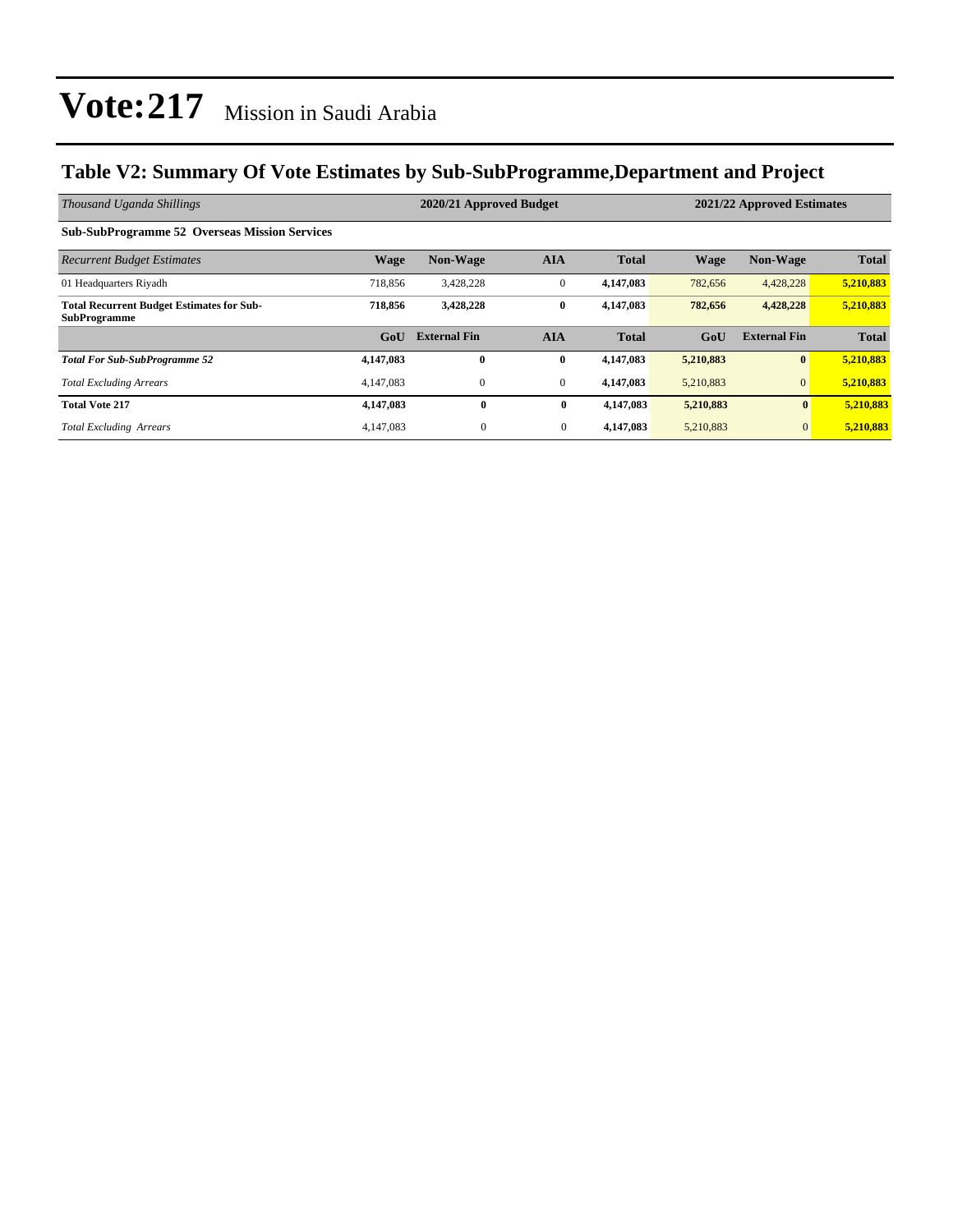#### **Table V3: Summary Vote Estimates by Item**

| Thousand Uganda Shillings                                   | 2020/21 Approved Budget |                     |                  |              | 2021/22 Approved Estimates |                     |              |  |
|-------------------------------------------------------------|-------------------------|---------------------|------------------|--------------|----------------------------|---------------------|--------------|--|
|                                                             | GoU                     | <b>External Fin</b> | AIA              | <b>Total</b> | GoU                        | <b>External Fin</b> | <b>Total</b> |  |
| <b>Employees, Goods and Services (Outputs Provided)</b>     | 4,147,083               | 0                   | $\bf{0}$         | 4,147,083    | 5,210,883                  | $\bf{0}$            | 5,210,883    |  |
| 211103 Allowances (Inc. Casuals, Temporary)                 | 1,385,594               | $\boldsymbol{0}$    | $\bf{0}$         | 1,385,594    | 1,775,594                  | $\bf{0}$            | 1,775,594    |  |
| 211105 Missions staff salaries                              | 718,856                 | 0                   | $\bf{0}$         | 718,856      | 782,656                    | $\bf{0}$            | 782,656      |  |
| 213001 Medical expenses (To employees)                      | 184,554                 | $\bf{0}$            | $\bf{0}$         | 184,554      | 344,554                    | $\mathbf{0}$        | 344,554      |  |
| 221001 Advertising and Public Relations                     | 3,500                   | 0                   | $\bf{0}$         | 3,500        | 5,500                      | $\bf{0}$            | 5,500        |  |
| 221005 Hire of Venue (chairs, projector, etc)               | 3,500                   | 0                   | $\bf{0}$         | 3,500        | 3,500                      | $\bf{0}$            | 3,500        |  |
| 221007 Books, Periodicals & Newspapers                      | 5,000                   | 0                   | $\bf{0}$         | 5,000        | 5,000                      | $\bf{0}$            | 5,000        |  |
| 221008 Computer supplies and Information Technology<br>(TT) | $\bf{0}$                | $\bf{0}$            | $\bf{0}$         | $\bf{0}$     | 3,000                      | $\bf{0}$            | 3,000        |  |
| 221009 Welfare and Entertainment                            | 80,000                  | $\bf{0}$            | $\bf{0}$         | 80,000       | 130,000                    | $\bf{0}$            | 130,000      |  |
| 221011 Printing, Stationery, Photocopying and Binding       | 25,000                  | 0                   | $\bf{0}$         | 25,000       | 45,000                     | $\bf{0}$            | 45,000       |  |
| 221012 Small Office Equipment                               | 8,000                   | 0                   | $\bf{0}$         | 8,000        | 8,000                      | $\bf{0}$            | 8,000        |  |
| 221014 Bank Charges and other Bank related costs            | 5,000                   | 0                   | $\bf{0}$         | 5,000        | 5,000                      | $\bf{0}$            | 5,000        |  |
| 222001 Telecommunications                                   | 74,000                  | 0                   | $\bf{0}$         | 74,000       | 104,000                    | $\bf{0}$            | 104,000      |  |
| 222002 Postage and Courier                                  | 15,000                  | $\bf{0}$            | $\bf{0}$         | 15,000       | 35,000                     | $\mathbf{0}$        | 35,000       |  |
| 222003 Information and communications technology<br>(ICT)   | 4,000                   | 0                   | $\bf{0}$         | 4,000        | 4,000                      | $\bf{0}$            | 4,000        |  |
| 223001 Property Expenses                                    | 5,000                   | 0                   | $\bf{0}$         | 5,000        | 25,000                     | $\bf{0}$            | 25,000       |  |
| 223003 Rent – (Produced Assets) to private entities         | 1,045,080               | 0                   | $\bf{0}$         | 1,045,080    | 1,195,080                  | $\bf{0}$            | 1,195,080    |  |
| 223005 Electricity                                          | 50,000                  | 0                   | $\bf{0}$         | 50,000       | 50,000                     | $\bf{0}$            | 50,000       |  |
| 223006 Water                                                | 15,000                  | $\bf{0}$            | $\bf{0}$         | 15,000       | 15,000                     | $\mathbf{0}$        | 15,000       |  |
| 223007 Other Utilities- (fuel, gas, firewood, charcoal)     | 7,000                   | 0                   | $\bf{0}$         | 7,000        | 7,000                      | $\bf{0}$            | 7,000        |  |
| 226001 Insurances                                           | 16,000                  | 0                   | $\bf{0}$         | 16,000       | 16,000                     | $\bf{0}$            | 16,000       |  |
| 227001 Travel inland                                        | 149,000                 | 0                   | $\bf{0}$         | 149,000      | 189,000                    | $\bf{0}$            | 189,000      |  |
| 227002 Travel abroad                                        | 120,000                 | 0                   | $\bf{0}$         | 120,000      | 150,000                    | $\bf{0}$            | 150,000      |  |
| 227003 Carriage, Haulage, Freight and transport hire        | 119,000                 | 0                   | $\bf{0}$         | 119,000      | 139,000                    | $\mathbf{0}$        | 139,000      |  |
| 227004 Fuel, Lubricants and Oils                            | 41,000                  | 0                   | $\bf{0}$         | 41,000       | 66,000                     | $\bf{0}$            | 66,000       |  |
| 228002 Maintenance - Vehicles                               | 40,000                  | 0                   | $\bf{0}$         | 40,000       | 65,000                     | $\bf{0}$            | 65,000       |  |
| 228003 Maintenance – Machinery, Equipment &<br>Furniture    | 14,000                  | 0                   | $\bf{0}$         | 14,000       | 14,000                     | $\bf{0}$            | 14,000       |  |
| 228004 Maintenance – Other                                  | 14,000                  | 0                   | $\bf{0}$         | 14,000       | 29,000                     | $\bf{0}$            | 29,000       |  |
| <b>Grand Total Vote 217</b>                                 | 4,147,083               | 0                   | $\bf{0}$         | 4,147,083    | 5,210,883                  | $\bf{0}$            | 5,210,883    |  |
| <b>Total Excluding Arrears</b>                              | 4,147,083               | $\overline{0}$      | $\boldsymbol{0}$ | 4,147,083    | 5,210,883                  | $\overline{0}$      | 5,210,883    |  |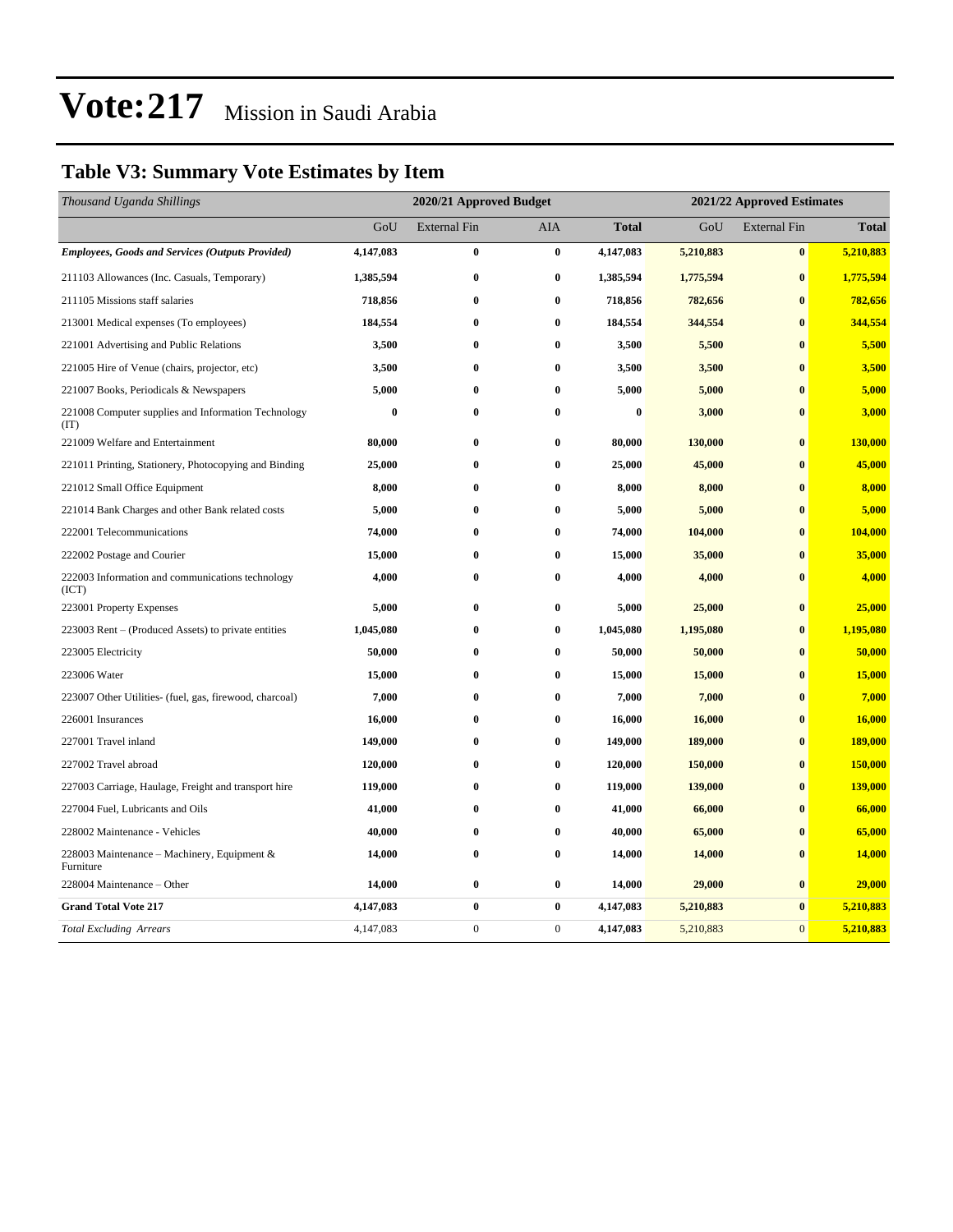#### **Table V4: Detailed Estimates by Sub-SubProgramme, Department,Project and Budget Output and Item**

#### *Sub-SubProgrammme 52 Overseas Mission Services*

*Recurrent Budget Estimates*

#### **Department 01 Headquarters Riyadh**

| Thousand Uganda Shillings                                |                  | 2020/21 Approved Budget |                  |              | 2021/22 Approved Estimates |              |                |
|----------------------------------------------------------|------------------|-------------------------|------------------|--------------|----------------------------|--------------|----------------|
| <b>Outputs Provided</b>                                  | Wage             | Non Wage                | AIA              | <b>Total</b> | Wage                       | Non Wage     | <b>Total</b>   |
| <b>Budget Output 165201 Cooperation frameworks</b>       |                  |                         |                  |              |                            |              |                |
| 211103 Allowances (Inc. Casuals, Temporary)              | $\boldsymbol{0}$ | 1,081,994               | $\overline{0}$   | 1,081,994    | $\mathbf{0}$               | 1,171,994    | 1,171,994      |
| 211105 Missions staff salaries                           | 718,856          | $\boldsymbol{0}$        | $\mathbf{0}$     | 718,856      | 782,656                    | $\mathbf{0}$ | 782,656        |
| 213001 Medical expenses (To employees)                   | $\boldsymbol{0}$ | 103,554                 | $\mathbf{0}$     | 103,554      | $\mathbf{0}$               | 203,554      | 203,554        |
| 221001 Advertising and Public Relations                  | $\boldsymbol{0}$ | 2,000                   | $\mathbf{0}$     | 2,000        | $\mathbf{0}$               | 2,000        | 2,000          |
| 221005 Hire of Venue (chairs, projector, etc)            | $\boldsymbol{0}$ | 2,000                   | $\mathbf{0}$     | 2,000        | $\mathbf{0}$               | 2,000        | 2,000          |
| 221007 Books, Periodicals & Newspapers                   | $\boldsymbol{0}$ | 5,000                   | $\overline{0}$   | 5,000        | $\mathbf{0}$               | 5,000        | 5,000          |
| 221009 Welfare and Entertainment                         | $\boldsymbol{0}$ | 20,000                  | $\overline{0}$   | 20,000       | $\mathbf{0}$               | 40,000       | 40,000         |
| 221011 Printing, Stationery, Photocopying and Binding    | $\boldsymbol{0}$ | 15,000                  | $\mathbf{0}$     | 15,000       | $\mathbf{0}$               | 15,000       | 15,000         |
| 221012 Small Office Equipment                            | $\boldsymbol{0}$ | 3,000                   | $\mathbf{0}$     | 3,000        | $\mathbf{0}$               | 3,000        | 3,000          |
| 221014 Bank Charges and other Bank related costs         | $\boldsymbol{0}$ | 5,000                   | $\mathbf{0}$     | 5,000        | $\mathbf{0}$               | 5,000        | 5,000          |
| 222001 Telecommunications                                | $\boldsymbol{0}$ | 24,917                  | $\mathbf{0}$     | 24,917       | $\mathbf{0}$               | 24,917       | 24,917         |
| 222002 Postage and Courier                               | $\boldsymbol{0}$ | 15,000                  | $\boldsymbol{0}$ | 15,000       | $\mathbf{0}$               | 15,000       | 15,000         |
| 222003 Information and communications technology (ICT)   | $\boldsymbol{0}$ | 4,000                   | $\mathbf{0}$     | 4,000        | $\mathbf{0}$               | 4,000        | 4,000          |
| 223001 Property Expenses                                 | $\boldsymbol{0}$ | 5,000                   | $\overline{0}$   | 5,000        | $\mathbf{0}$               | 5,000        | 5,000          |
| 223003 Rent – (Produced Assets) to private entities      | $\boldsymbol{0}$ | 900,080                 | $\mathbf{0}$     | 900,080      | $\mathbf{0}$               | 900,080      | 900,080        |
| 223005 Electricity                                       | $\boldsymbol{0}$ | 40,000                  | $\overline{0}$   | 40,000       | $\mathbf{0}$               | 40,000       | 40,000         |
| 223006 Water                                             | $\boldsymbol{0}$ | 15,000                  | $\boldsymbol{0}$ | 15,000       | $\mathbf{0}$               | 15,000       | 15,000         |
| 223007 Other Utilities- (fuel, gas, firewood, charcoal)  | $\boldsymbol{0}$ | 2,000                   | $\mathbf{0}$     | 2,000        | $\boldsymbol{0}$           | 2,000        | 2,000          |
| <b>Total Cost of Budget Output 01</b>                    | 718,856          | 2,243,544               | 0                | 2,962,400    | 782,656                    | 2,453,544    | 3,236,200      |
| <b>Budget Output 165202 Consulars services</b>           |                  |                         |                  |              |                            |              |                |
| 211103 Allowances (Inc. Casuals, Temporary)              | $\boldsymbol{0}$ | 273,600                 | $\boldsymbol{0}$ | 273,600      | $\mathbf{0}$               | 373,600      | 373,600        |
| 213001 Medical expenses (To employees)                   | $\boldsymbol{0}$ | 81,000                  | $\mathbf{0}$     | 81,000       | $\mathbf{0}$               | 141,000      | 141,000        |
| 221008 Computer supplies and Information Technology (IT) | $\boldsymbol{0}$ | $\boldsymbol{0}$        | $\boldsymbol{0}$ | $\bf{0}$     | $\mathbf{0}$               | 3,000        | 3,000          |
| 221009 Welfare and Entertainment                         | $\boldsymbol{0}$ | 60,000                  | $\mathbf{0}$     | 60,000       | $\mathbf{0}$               | 80,000       | 80,000         |
| 221011 Printing, Stationery, Photocopying and Binding    | $\boldsymbol{0}$ | 10,000                  | $\overline{0}$   | 10,000       | $\mathbf{0}$               | 20,000       | 20,000         |
| 222001 Telecommunications                                | $\boldsymbol{0}$ | 49,083                  | $\mathbf{0}$     | 49,083       | $\mathbf{0}$               | 59,083       | 59,083         |
| 222002 Postage and Courier                               | $\boldsymbol{0}$ | $\boldsymbol{0}$        | $\boldsymbol{0}$ | $\bf{0}$     | $\mathbf{0}$               | 20,000       | 20,000         |
| 223001 Property Expenses                                 | $\boldsymbol{0}$ | $\boldsymbol{0}$        | $\boldsymbol{0}$ | $\bf{0}$     | $\boldsymbol{0}$           | 20,000       | 20,000         |
| 223003 Rent – (Produced Assets) to private entities      | $\mathbf{0}$     | 145,000                 | $\boldsymbol{0}$ | 145,000      | $\mathbf{0}$               | 295,000      | 295,000        |
| 223005 Electricity                                       | $\boldsymbol{0}$ | 10,000                  | $\boldsymbol{0}$ | 10,000       | $\boldsymbol{0}$           | 10,000       | <b>10,000</b>  |
| 226001 Insurances                                        | $\boldsymbol{0}$ | 16,000                  | $\boldsymbol{0}$ | 16,000       | $\mathbf{0}$               | 16,000       | 16,000         |
| 227001 Travel inland                                     | $\boldsymbol{0}$ | 92,000                  | $\boldsymbol{0}$ | 92,000       | $\mathbf{0}$               | 92,000       | 92,000         |
| 227002 Travel abroad                                     | $\boldsymbol{0}$ | 120,000                 | $\boldsymbol{0}$ | 120,000      | $\mathbf{0}$               | 120,000      | 120,000        |
| 227003 Carriage, Haulage, Freight and transport hire     | $\boldsymbol{0}$ | 119,000                 | $\boldsymbol{0}$ | 119,000      | $\mathbf{0}$               | 119,000      | <b>119,000</b> |
| 227004 Fuel, Lubricants and Oils                         | $\boldsymbol{0}$ | 41,000                  | $\boldsymbol{0}$ | 41,000       | $\bf{0}$                   | 56,000       | 56,000         |